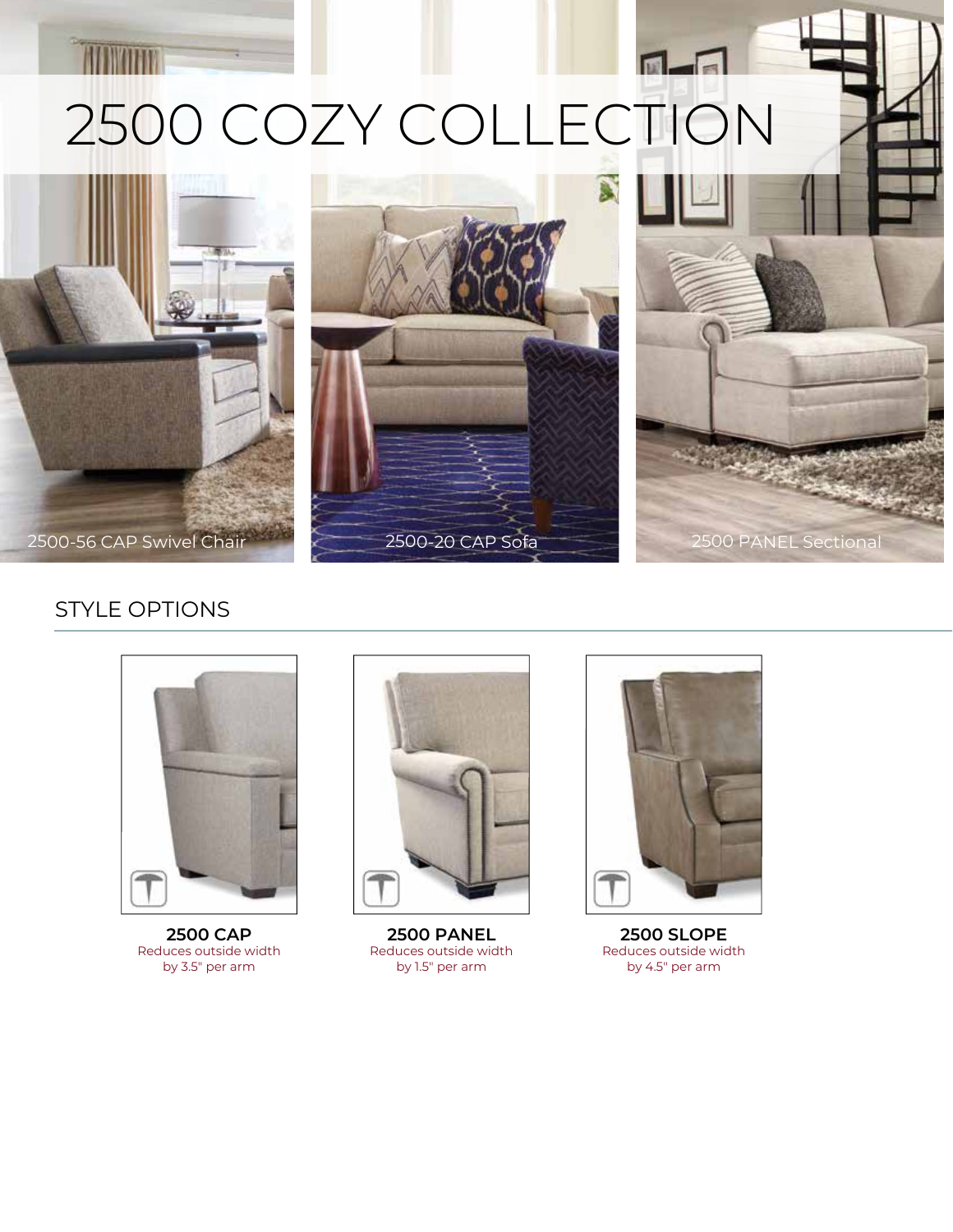





**2500 TRACK 2500 TUX** Reduces outside width by 4" per arm

All dimensions are approximate and may vary due to the handcrafted nature of our products.

| Overall Height                                                                                                                                                                                                                                          | Overall Depth | Inside Depth |  | Seat Height | Seat Cushion' |
|---------------------------------------------------------------------------------------------------------------------------------------------------------------------------------------------------------------------------------------------------------|---------------|--------------|--|-------------|---------------|
| 40                                                                                                                                                                                                                                                      | 44 or 47      | 22 or 25     |  | 19          | <b>SR</b>     |
| 44" depth standard. To order 47" depth, add LUXE to<br>product number. Example: 2500-20 PANEL LUXE. Extra<br>charge applies for LUXE depth.<br>Arm height: CAP, SLOPE & TUX 25", PANEL 26.5",<br>TRACK 26"                                              |               |              |  |             |               |
| Width measurements based on widest arm style, the TRACK. Overall width is reduced with these arm options:<br>CAP -3.5" per arm, PANEL - 1.5" per arm, SLOPE -4.5" per arm, TUX - 4" per arm. Seating area dimensions are not<br>affected by arm choice. |               |              |  |             |               |